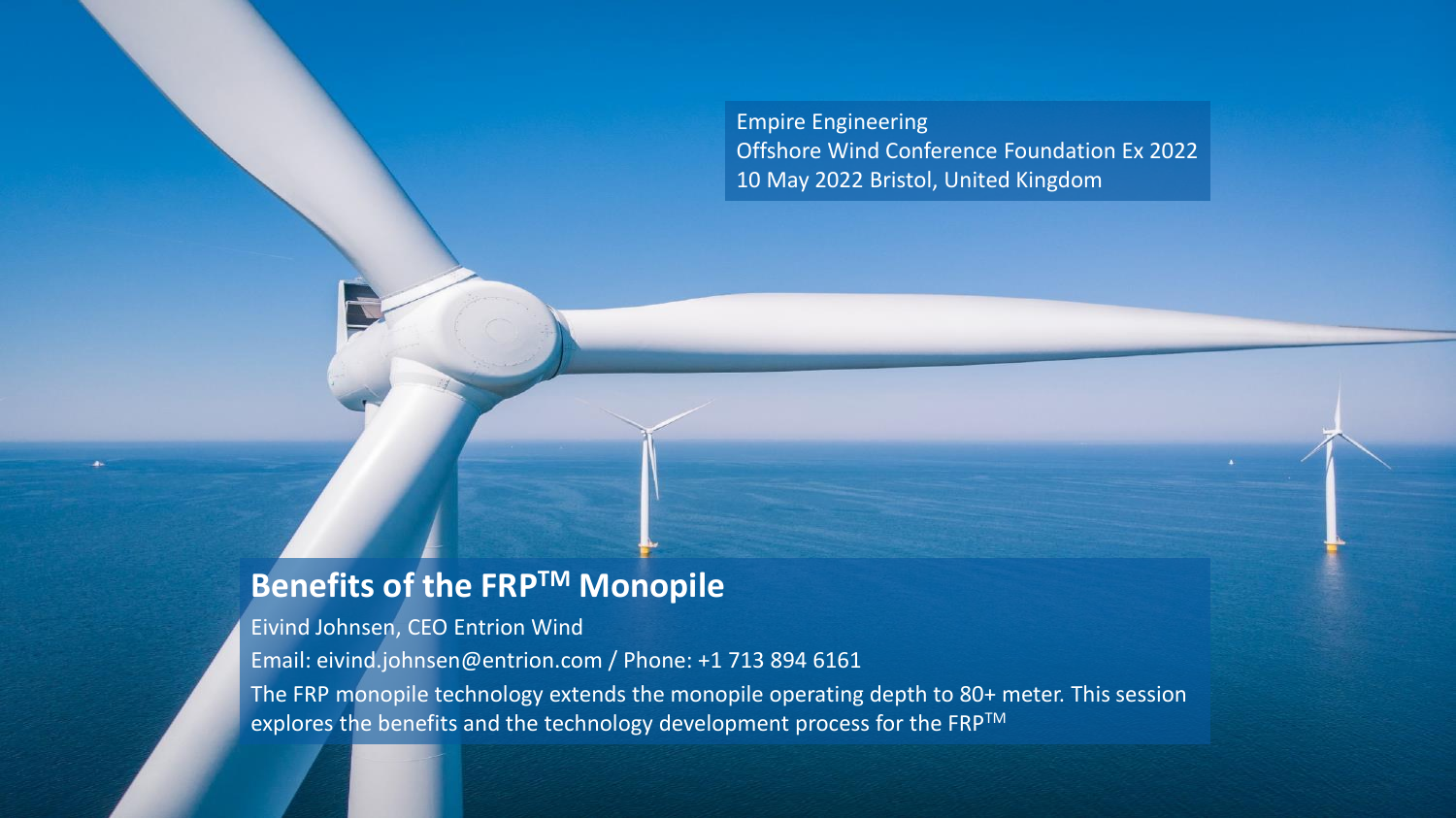# Industry Challenge – Reduce the Cost of Offshore Energy in Deeper Waters



Patent Pending Fully Restrained Platform (FRP) Layout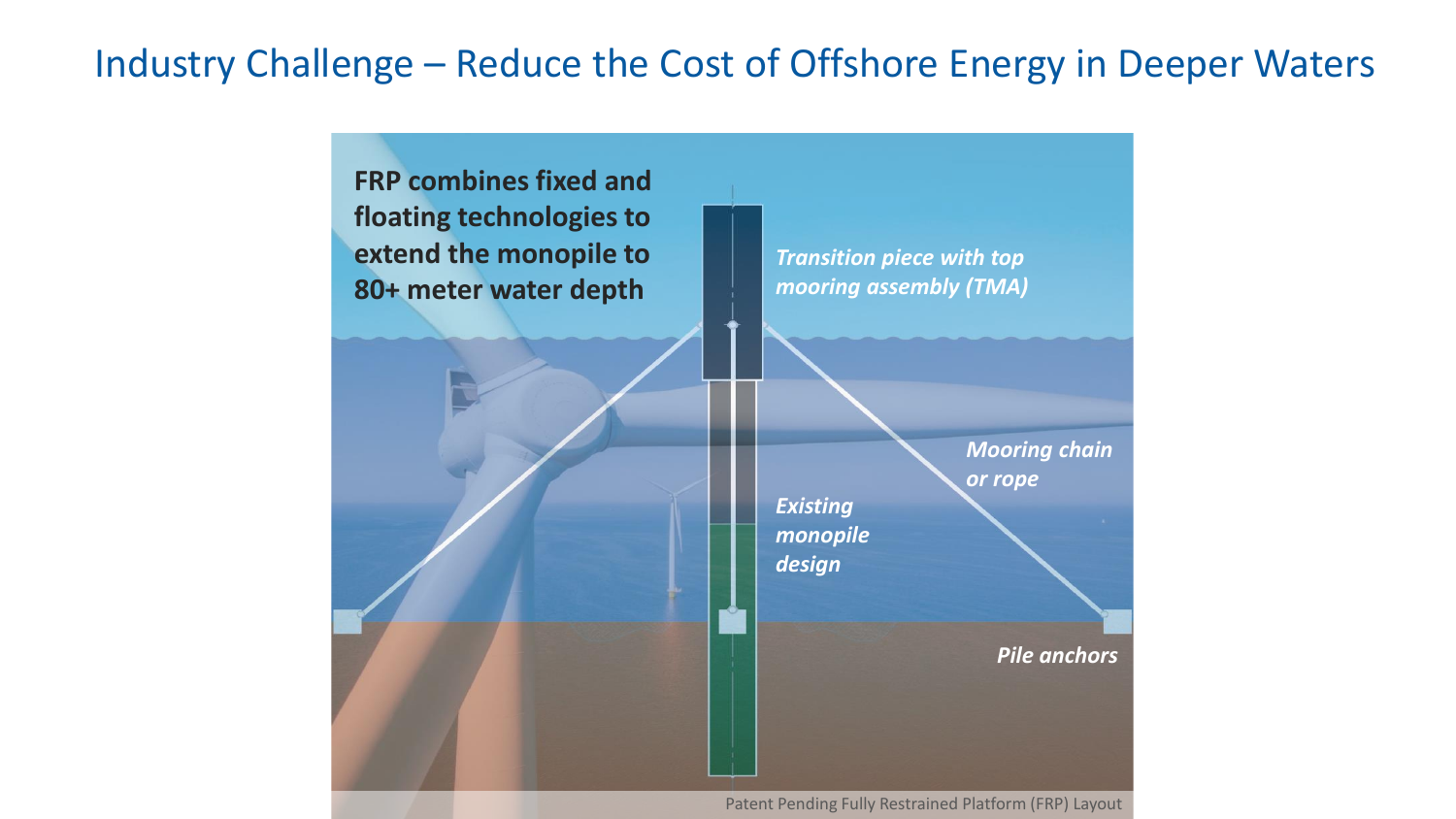## Lighter Less Complex Structure

**ENTRION** 

Foundation Weight Estimates for a 15MW Unit

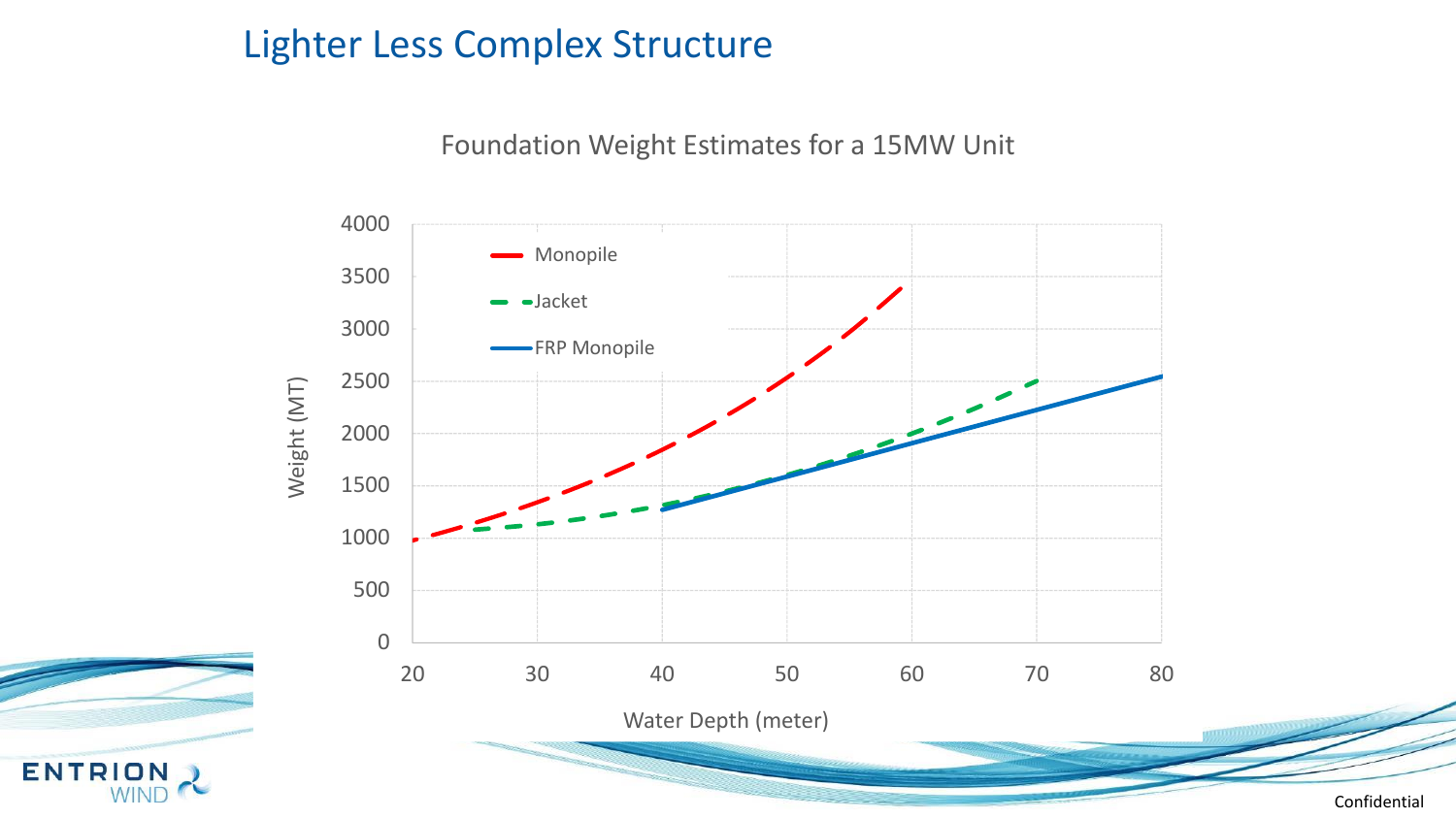#### Cost Improvements

**ENTRION** 

WINI

#### Foundation EPCI Estimates for a 15MW Unit



Confidential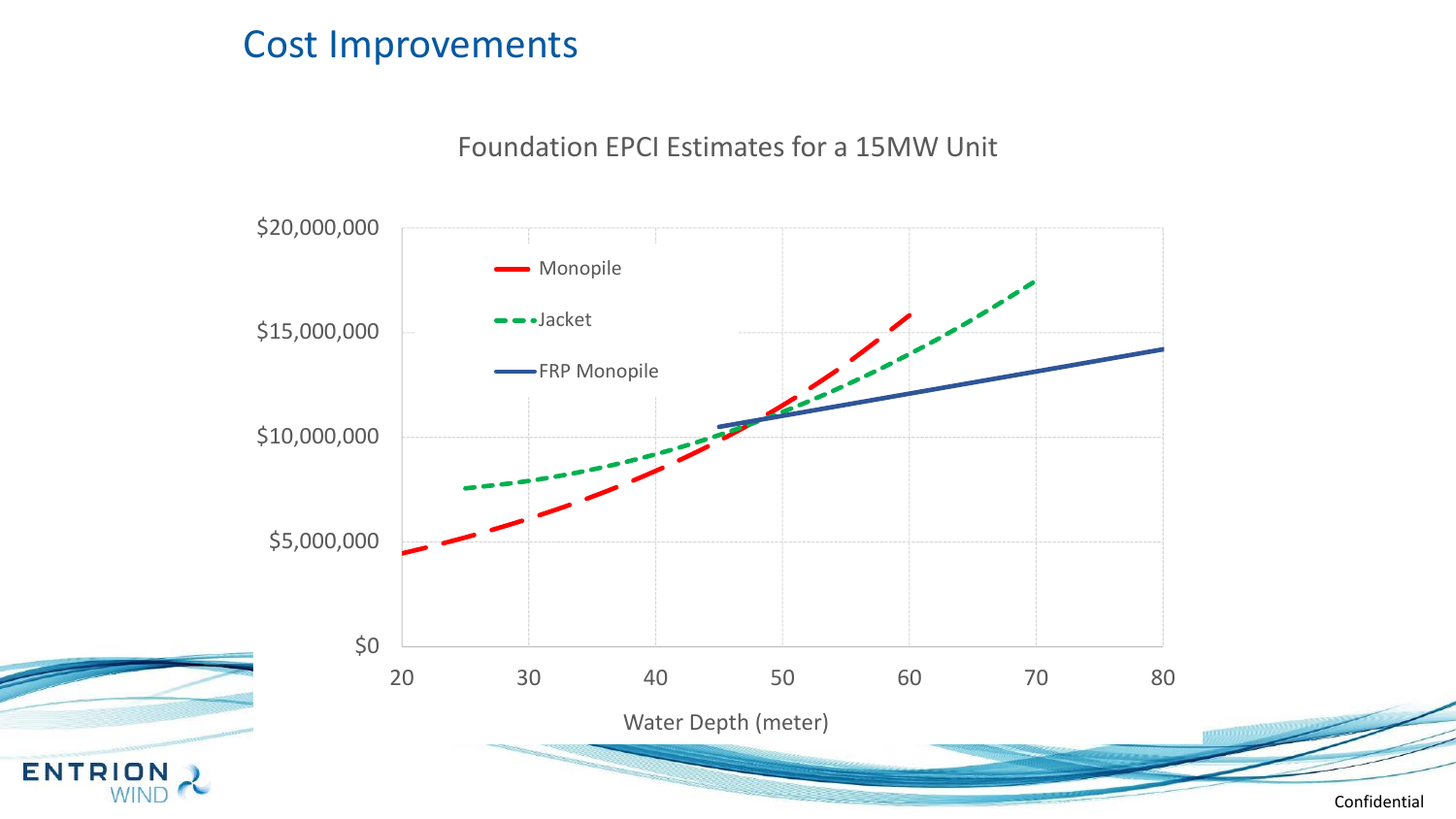## Existing Supply Chains and Fabrication Capacity

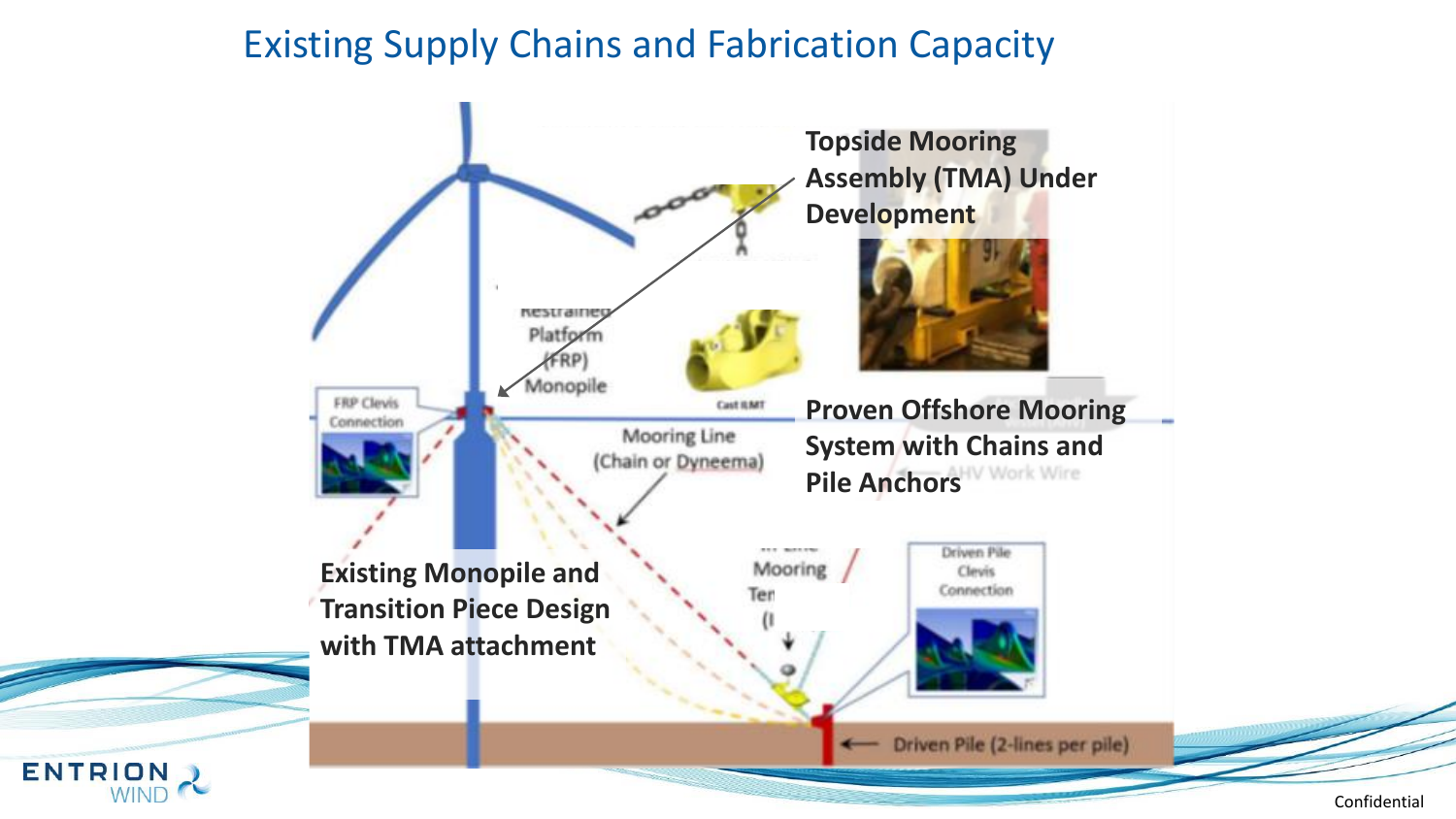#### FRP Development Plan

![](_page_5_Figure_1.jpeg)

- **TRL 2: [Proof of concept study](https://www.entrionwind.com/technology) (global motion) & design documentation**
- **TRL 3: Feasibility study offshore Massachusetts** (15MW turbine in 40-to-80-meter)
- **TRL 4: Ongoing AIP certification project with DNV**
- **TRL 5: Ongoing TMA project planning, TMA patent**

**TRL 1: FRP concept and patent, FRP patent**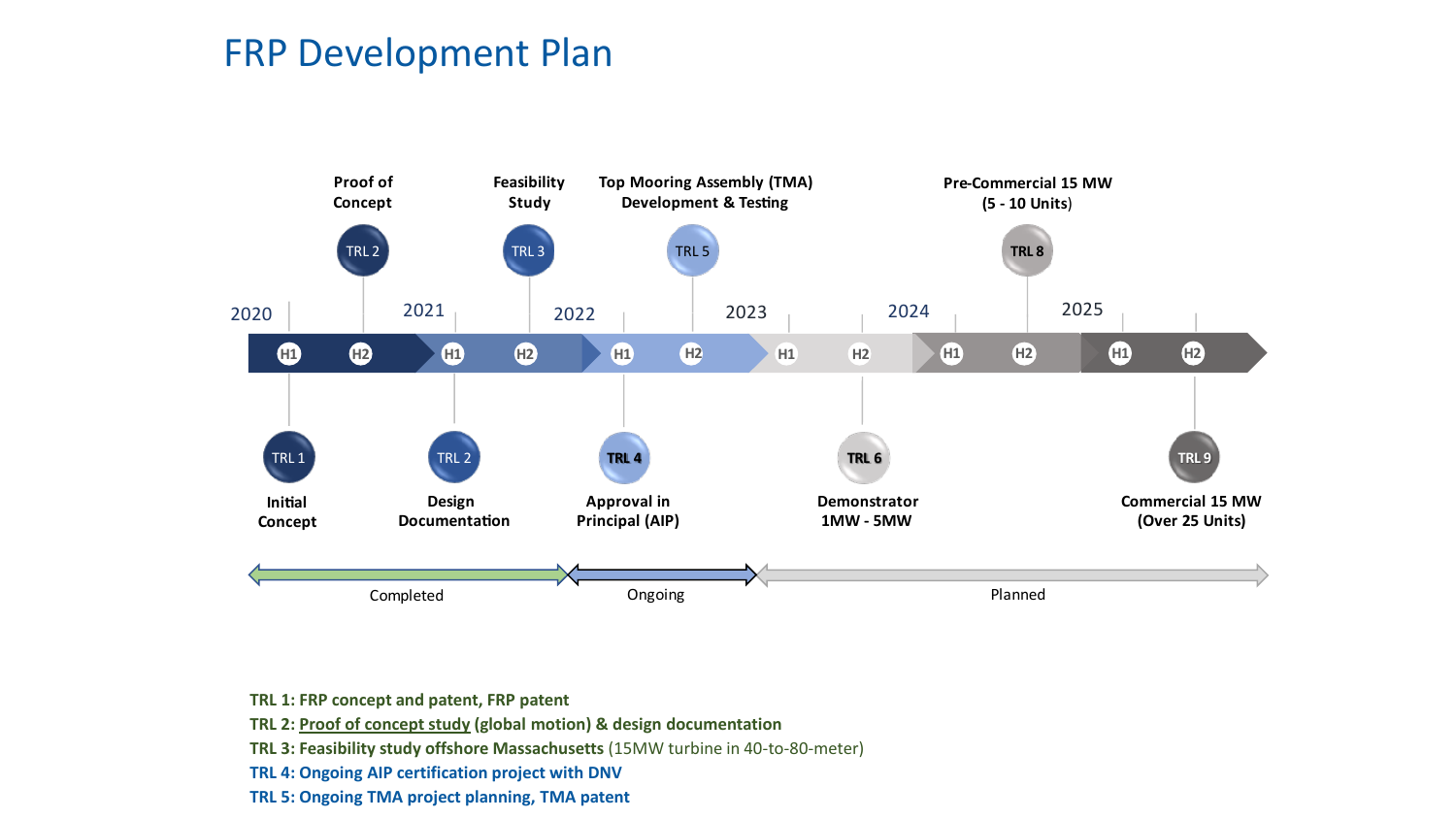# Offshore Massachusetts Study Confirms Feasibility

Technically feasible up to 80m / 15MW

Economically feasible with improvements in LCOE beyond 55m

At the limit of existing fabrication and installation capabilities at 80m

#### **Conclusions Project Partners**

![](_page_6_Picture_6.jpeg)

*Overall FRP design, global motion and sizing and LCOE*

![](_page_6_Picture_8.jpeg)

*Monopile and TP component design and costing*

![](_page_6_Picture_10.jpeg)

*Mooring and anchor design and costing*

![](_page_6_Figure_12.jpeg)

![](_page_6_Figure_13.jpeg)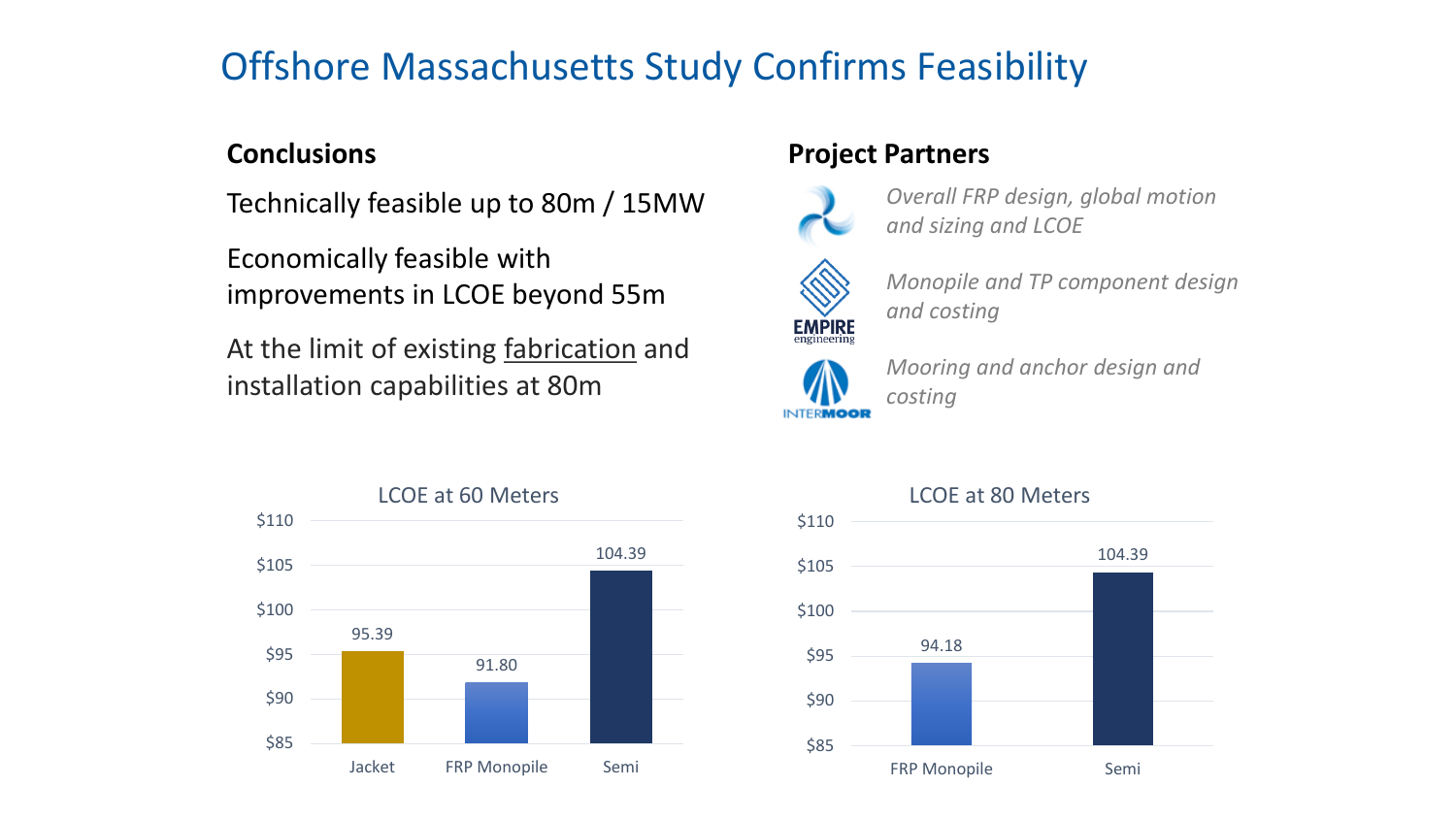## Summary

**ENTRI** 

The FRP monopile extends the monopile to 100-meter operating depth

- Lighter less complex structure
- Improved economics
- Established supply chains
- Proven mooring technologies

Study offshore Massachusetts confirms technical and economical feasibility

TRL driven development milestones targeting demonstrator in 2023 (TRL 6)